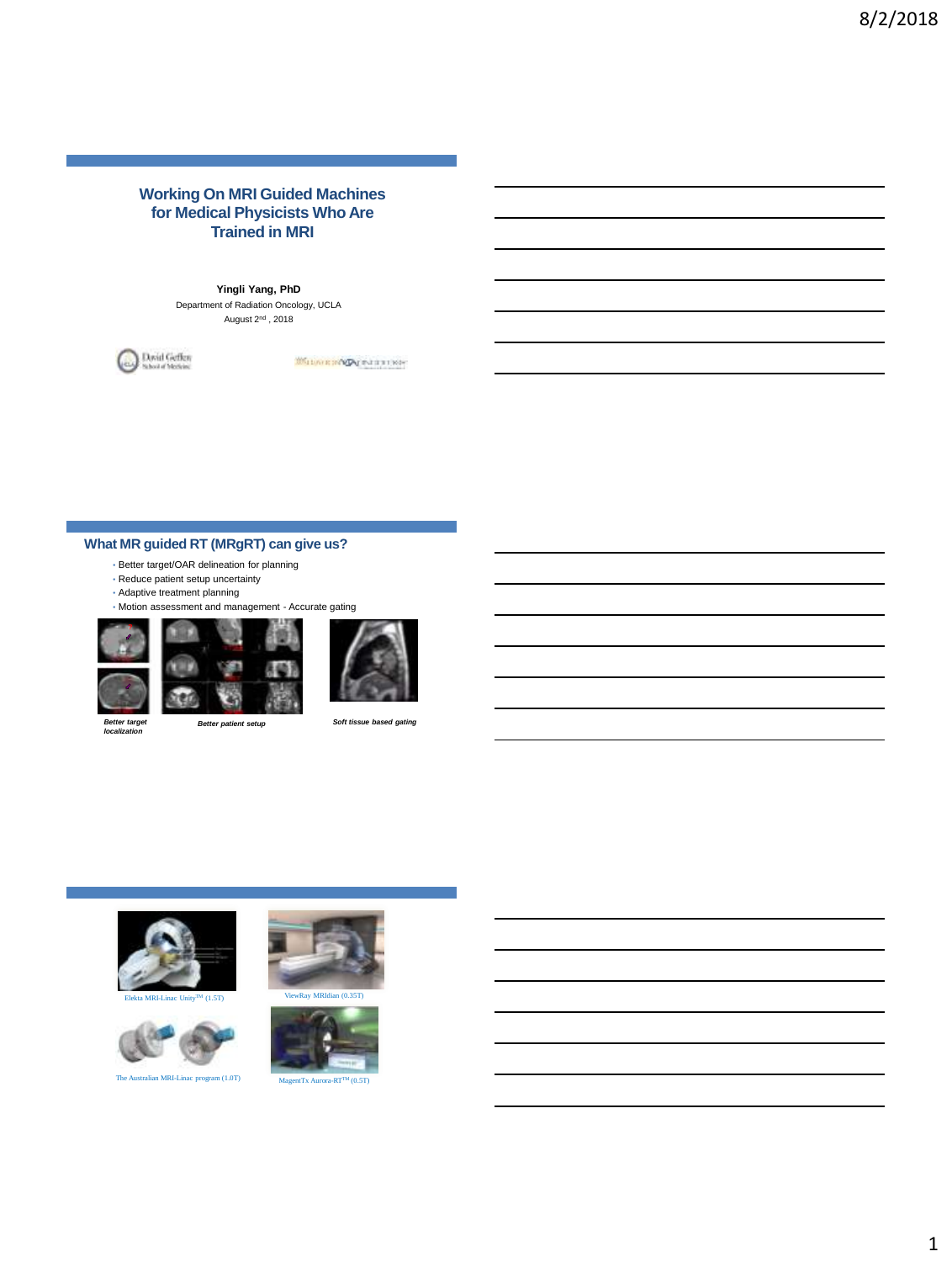## **Outline**

- **Introduction to MRI guided radiotherapy system (MRgRT)**
- RT system and MRI system configuration
- Special treatments enabled by on-board MRI

### • **Special MR considerations**

- MR safety consideration
- Development of QA programs for "MR in RT"
- **MRI sequence developments in response to different clinical RT applications**

David Geffen

*MOIATOMOOPROLOGY* 

## **Introduction to the ViewRay system**

#### • **RT components:**

• **3 headed cobalt system, each 15,000Ci, dose rate around 500cGy/min at 105cm SAD** • **3 independent MLC systems (1cm leaf width, double focus, field size 27.3cm x 27.3cm)** 

• **MRI components:** 

- **Split superconducting MRI (0.345 T)** • **50cm FOV with 70cm bore size** • **Imaging isocenter matches with RT system**
- **High resolution 3D MRI images in 15s-172s** • **Real time cine MRI image (4 frames/s)**

David Geffen



*PADIATIONS* ONCOLOGY

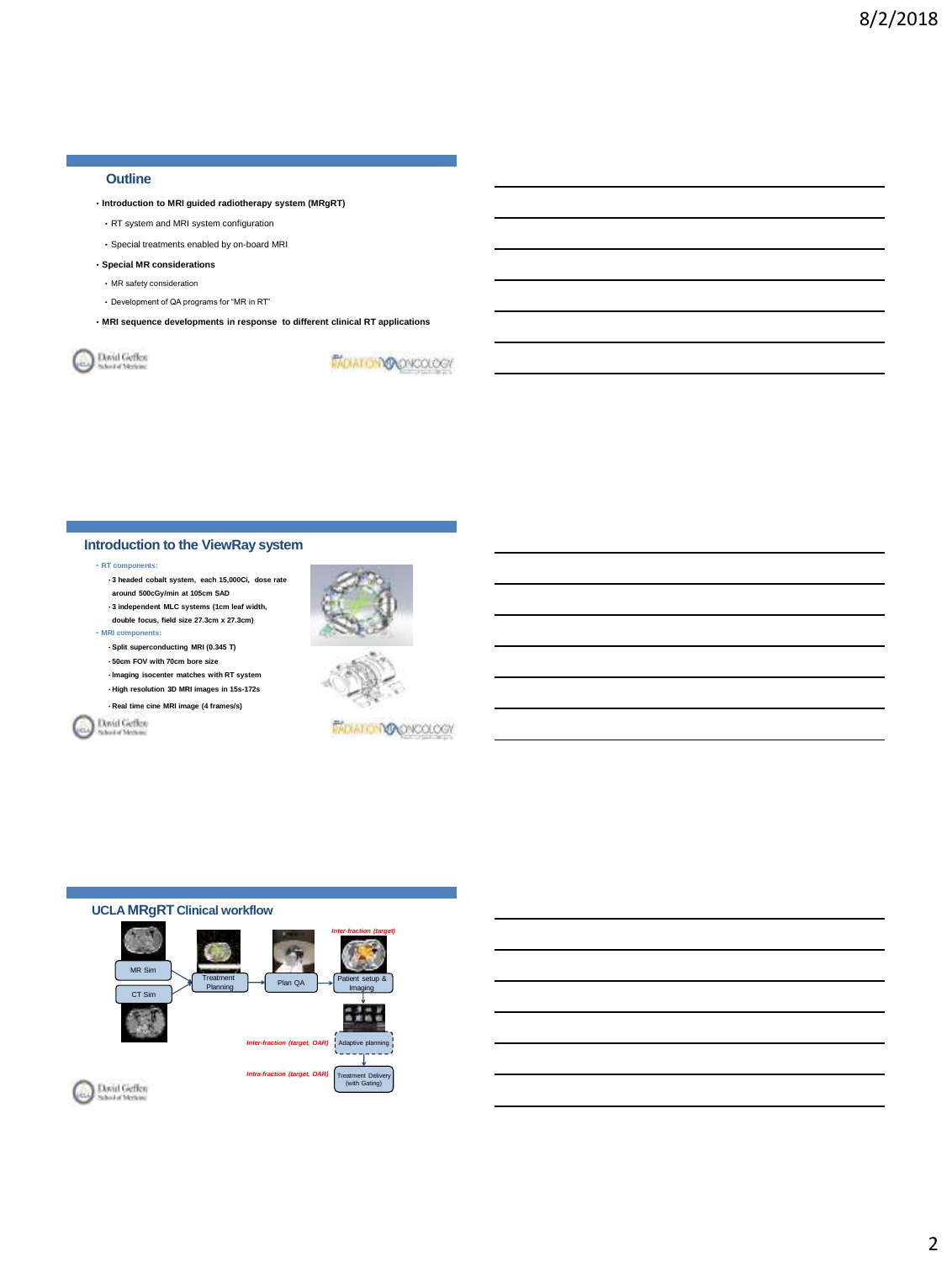# **Personalized treatments on MRgRT**

- Challenges:
- Mobile and easily deformed
- Packed with soft tissue organs
- Advantages with MRgRT:
- Adaptive radiation therapy
- Inter-fraction motion / change • Soft tissue based gated treatment
- Intra-fraction motion
- 







# **Intra-fractional Motion Management**

- Free-breathing with monitoring
- Free-breathing with gating
- Breath-hold treatment • Inhale
- Exhale
- Free breathing



David Geffen

*EXPIRIT ON ORDER COLOGY*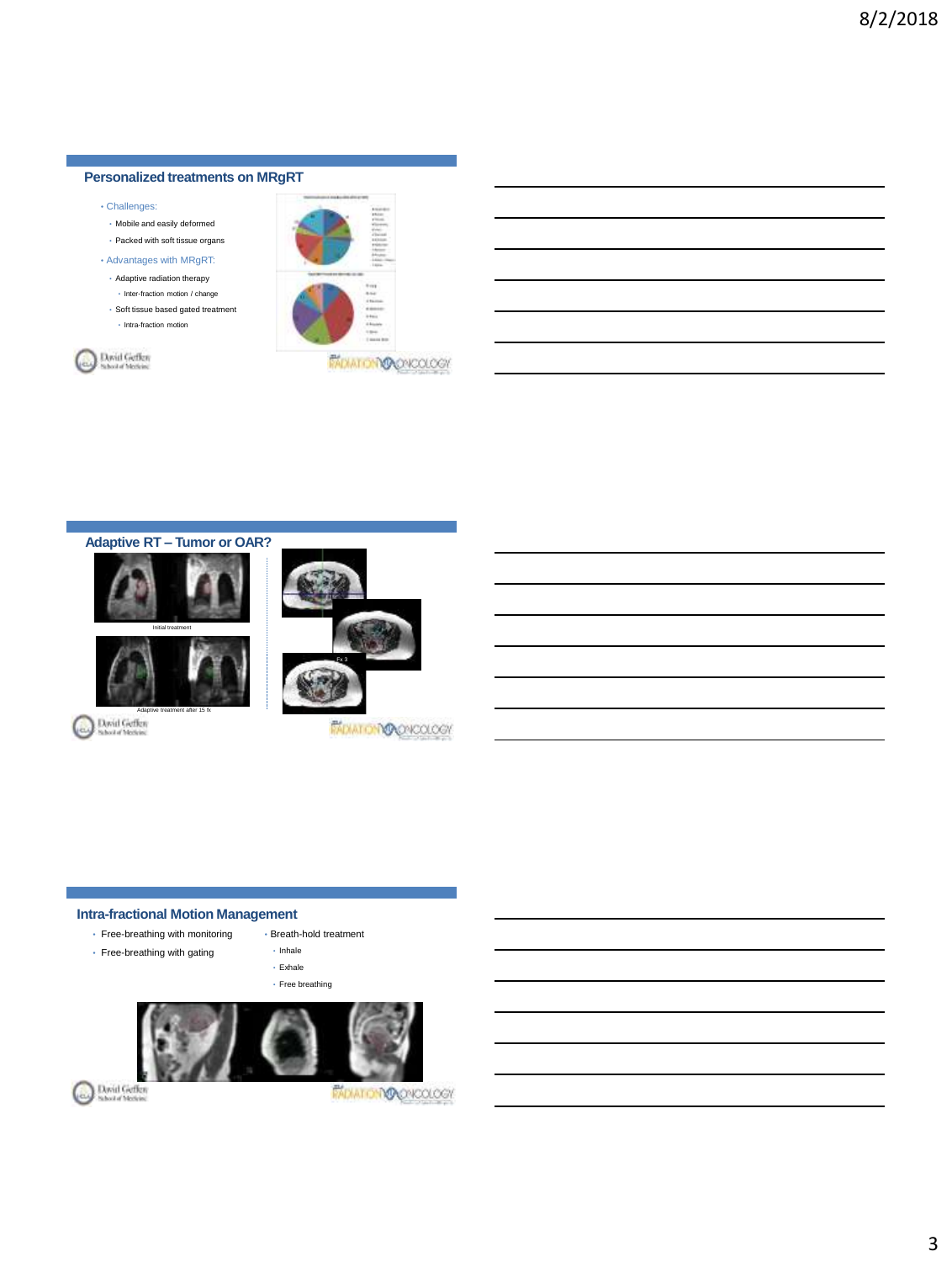**Special MR considerations on MRgRT system**

- MR safety consideration
- Development of QA programs for "MR in RT"





David Geffen

*PADIATOMOQNOOLOGY* 



## Emergency Procedures



• Medical emergency • Remove patient, no paramedic team should enter without proper screening

• Firefighting emergency • MR-safe actions

• Quench – stopping of the super conduction which rapidly removes the magnetic field

• Spontaneous magnet quenches • Quench in emergency: life or death situation, fire



*MOIATOMOQYCOLOGY*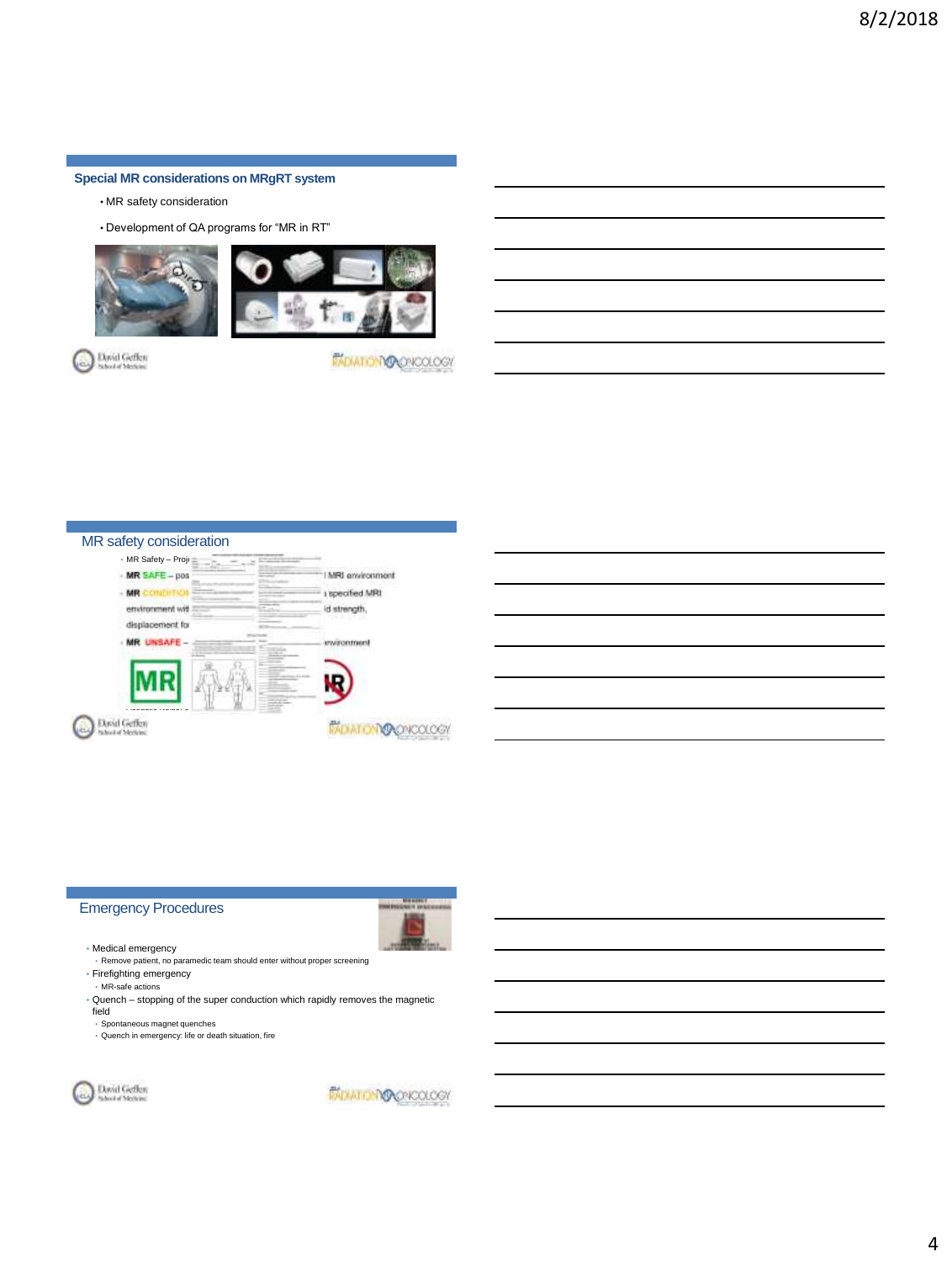

## MRI QA on MRgRT

- 1. Magnet Field Homogeneity<br>2. Eddy Current Compensation Eddy Current Compensation
- 3. SNR/Uniformity
- 4. ACR phantom tests
- 1) Slice Position
- 2) Slice Accuracy 3) High contrast
- 4) Low Contrast
- 5) Percentage Ghost
- 5. Spatial Integrity
- 6. Coincidence of MRI and Radiation Field

Working Group on Magnetic Resonance Testing and Quality Assurance (WGMRQA) Working Group on Magnetic Resonance Safety (WGMRS)

David Geffen



**PADIATOMOQOKOLOGY** 

### **MRI sequence development on MRgRT system**

- Current imaging protocols (3D and 2D Cine)
- Motion artifact free MRI
- Breath hold MRI
- Free breathing MRI
- 4DMR
- Treatment response with DWI

David Geffen

*PADIATOMOOPROLOGY*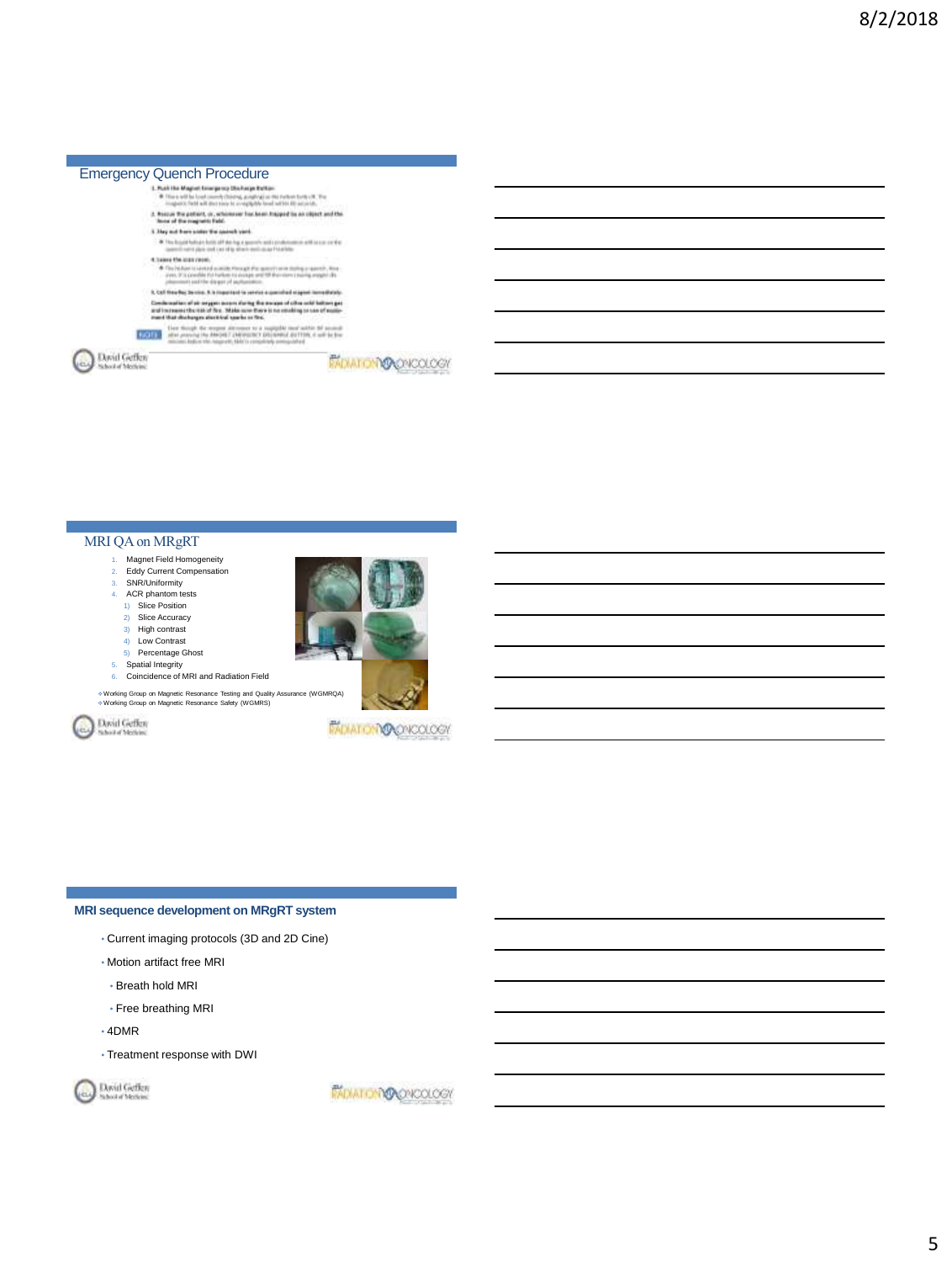# **Current imaging protocols on ViewRay MRIdian® system**

- Two basic acquisition modes:
- 3D volume scan (static)
- 2D sagittal cine imaging (dynamic): 4fps • 3D volume scan:
- 

Dovid Geffen<br>Shorta Motion

- 18 protocols with different image fields of view
- Spatial resolution: 0.15x0.15cm or 0.15x0.3cm
- Acquisition time: 17 -175 seconds



**PADIATOMOQOKOLOGY** 

# **Limitations with current imaging protocol on ViewRay**

calculation

#### **3D sequence 2D CINE**

### • Breath hold MRI

- Long acquisition time for breath hold MRI (17s – 25s)
- Free breathing MRI



breath hold breathing breathing



• Tracking motion through a slice in one plane • sub-optimal tumor contrast/conspicuity • Inadequate spatial coverage for retro. dose

## **Improved breath hold MRI:**

 **Accelerated 3D Balanced SSFP Imaging**

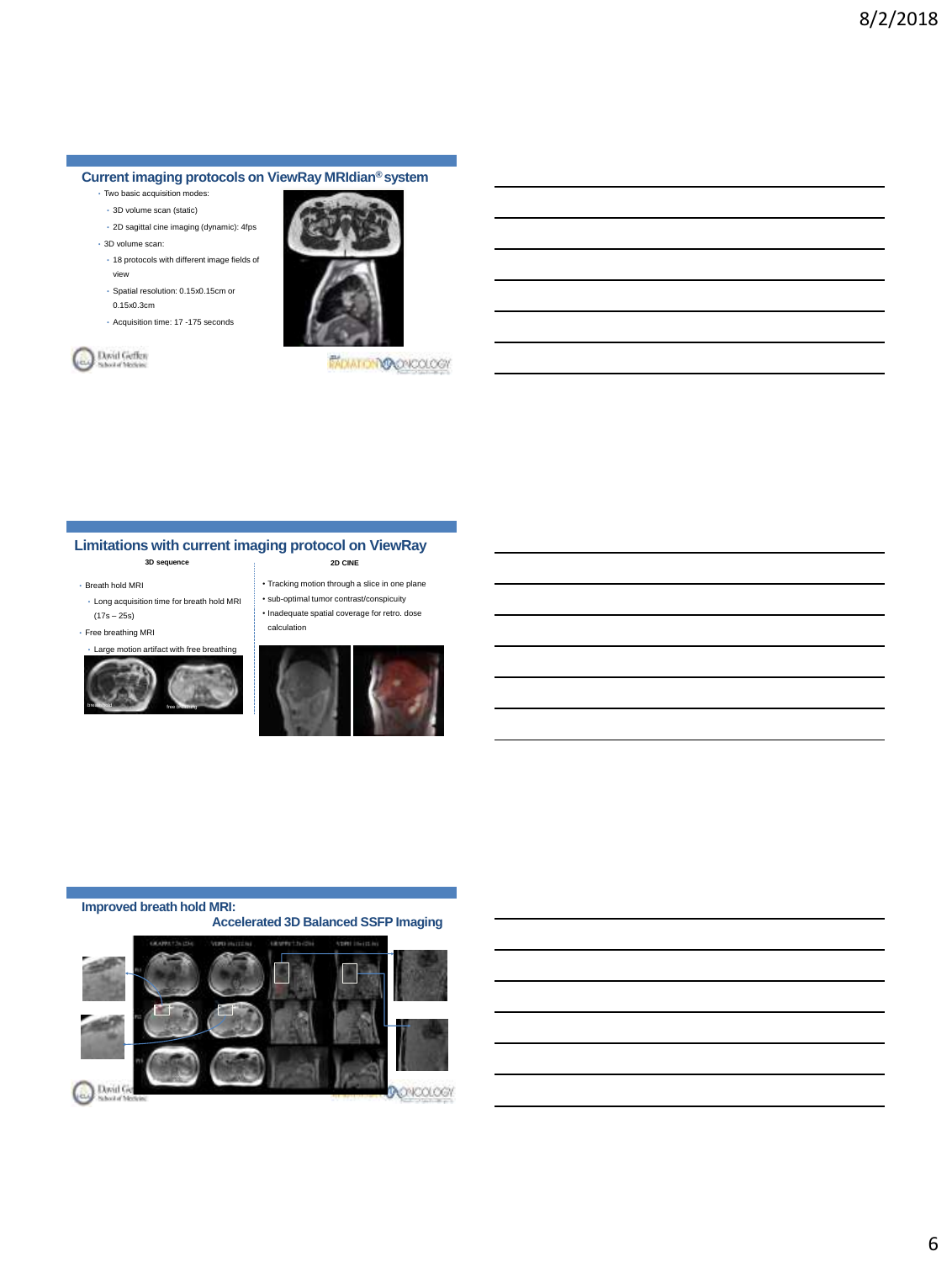### **Improved free breathing MRI: Compensated free breathing 3D MRI for MRgRT**





Dovid Geffen<br>School of Methods

# **4DMRI on Viewray**

- 3D encoding has SNR advantages More flexible sampling design
- Higher slice resolution

• Established theories to retrieve missing k-space lines





David Geffen

# **Treatment response assessment:**

### **Diffusion MRI**

• **Measures tissue cellularity** • tumors -> higher cellular density -> lower ADC (Apparent Diffusion Coefficient)

• **Extensively studied at high field (>=1.5T)**

• may be an early imaging biomarker for tumor response







CT simulation with GTV DWI  $\textcircled{\tiny{B}}$ <sup>th</sup> fraction with ADC map  $\textcircled{\tiny{B}}$  5<sup>th</sup> fraction b = 500

7